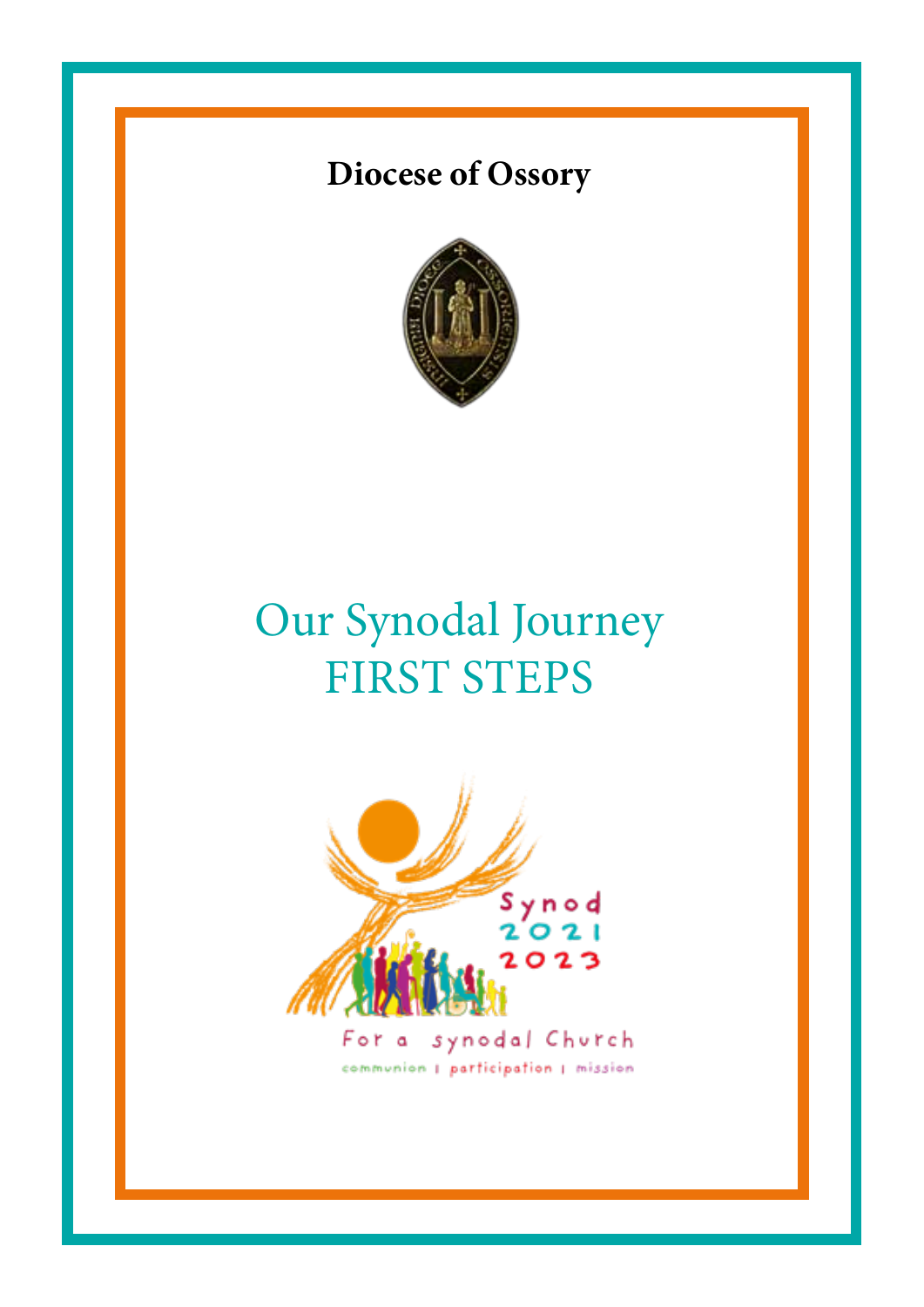#### **Introduction**

The synodal experience in Ossory began with the invitation of the IEC and Pope Francis to be part of the national and universal synodal journey. As we began the work those who were asked to be delegates quickly assembled with them a larger group of people to try capture the mood of synodality in working to bring this to life. This group gathered on a weekly basis with a great energy for the task and an obvious commitment to try ensure that the voice of all in the Diocese was heard.

The journey then was quickly shaped into three phases: phase one, making synod known wherein we tried through media, posters, parish newsletters, social media channels to increase awareness of what synod meant and how people could be involved; phase two, Listening Lent wherein through thirteen public meetings, online surveys, written surveys in parishes and letters to the synodal team, we invited people to have their voice heard - this phase worked from the core belief that "every voice makes the parish"; phase three, the synthesising of the material gathered through gathered responses and allowing, by means of the quotes in this document, the voice of all those who spoke in phase two to be represented.

During phase one, as we tried to make synod widely known, we also had trained, by a professional facilitator, forty synodal facilitators over two nights. This training, we felt, was key to ensuring that the synodal meetings were best positioned to hear accurately that which was being said and also to ensure that the facilitators could manage the gatherings so as to allow all to have their voice heard. We quickly realised, as the process began, that the better the facilitator the better able the synodal gatherings were to allow people to speak and to be heard.

During phase two we attempted to hear, as clearly as possible the voices of those gathered, while "still trying to throw the net out wider". The numbers for the gathering varied from 8 to 80 but the "success" of those same gatherings was, we quickly realised, not dependent on numbers but the honesty of those who were gathered.

Phase three was marked by a realisation of the tensions that exist in our church with many believing passionately in opposing ideas. It is in our holding these together that we are possibly most fully church. In working to ensure that we accurately capture in this synthesis the voices of our parishes the public meeting was a most helpful affirmation that, insofar as is fully possible, this document does hold together that which was said.

Thankfully, prayer was a key element to our synodal journey and the Diocesan Faith Development Group prepared and distributed the synodal prayer to every parish with the request from Bishop Nulty that it be prayed at all Masses. Various parish prayer groups also held the synodal process in their prayer during Lent with many parishes including it in the Prayer of the Faithful each weekend.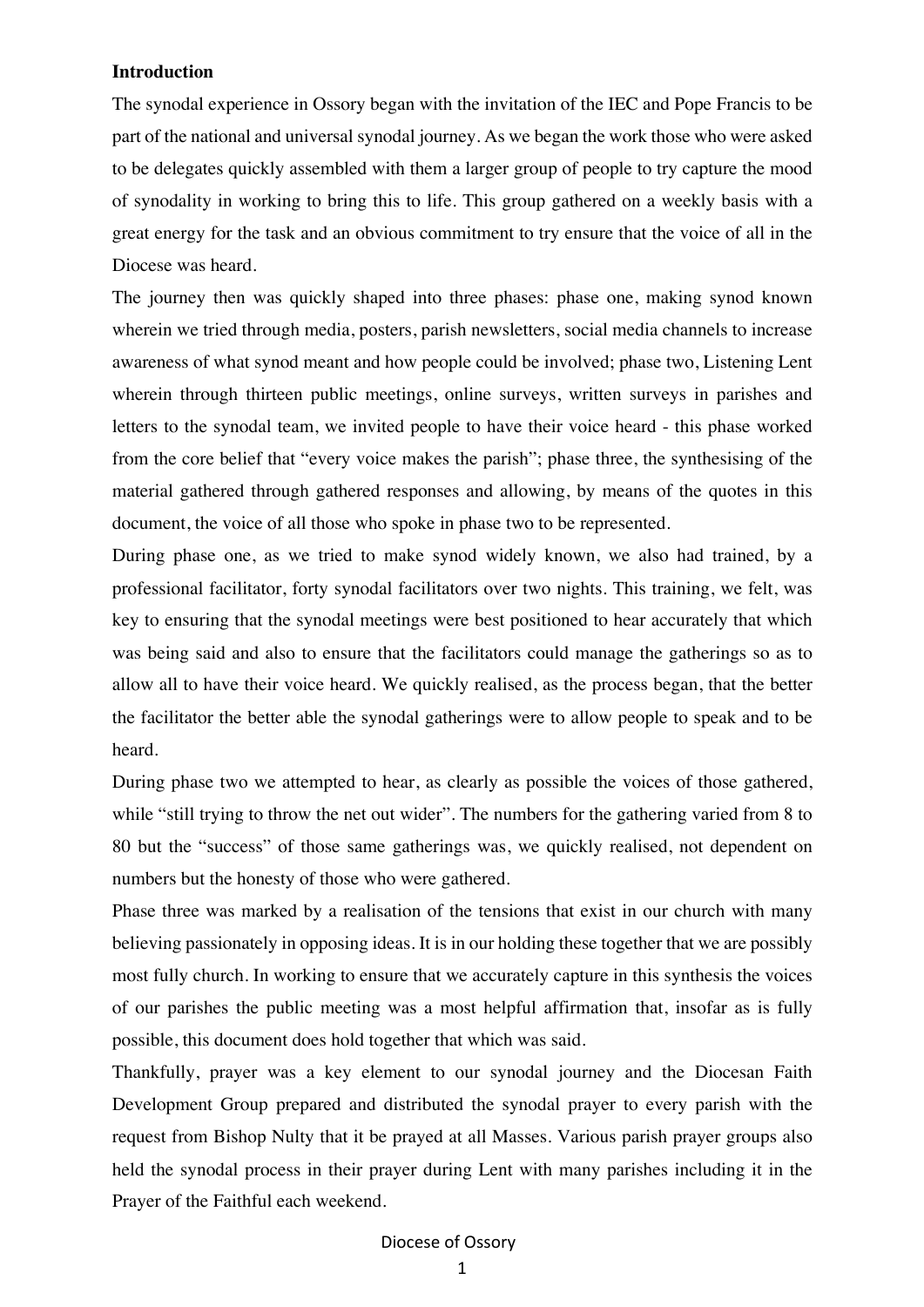What was notable during the synodal process was the honesty of the contributions. People who spoke did so out of a real concern for the church community and from a real desire to see us better follow the promptings of the Lord. It was notable too that faith matters greatly to people and as a result there was, many times, a healthy passion to the contributions.

# **Some of what people said gave them joy when they thought about their experience of Church:**

# **Attending Mass**

- faith is personal. I get joy and nourishment by attending Mass and receiving the Eucharist
- a well-prepared liturgy where the homily gives us something to take with us to help us live the Gospel during the week
- greeting before and after Mass, welcome at the door
- being involved as readers, eucharistic ministers
- the opportunity to attend daily Mass
- Latin Mass has a lot to offer
- the church building being open for anyone to call in to sit with God, the silence and the smell of the church building

# **Music and choirs**

- singing and music and an enthusiastic and approachable celebrant make liturgy a joyful celebration
- music is an important element, gives the ceremony a lift, brings a different atmosphere
- choirs encourage children, brings more families to church, choir was missed during Covid

# **The use of technology during Covid restrictions**

- the church making use of modern technology the webcam, the impact it has had on the local community, but also the wider community abroad
- the wealth of great liturgy available on-line during Covid
- returning to church after restrictions, appreciate Mass after Covid absence
- the removal of the obligation to attend Sunday Mass, wanting to go as opposed to obligation

# **Funeral liturgies**

- funeral liturgy is very meaningful, funeral liturgies where the priest has engaged with the family and the people come to be present to the bereaved in their time of sadness
- funerals in Ireland are very well done and there is a great sense of people coming together in a prayerful manner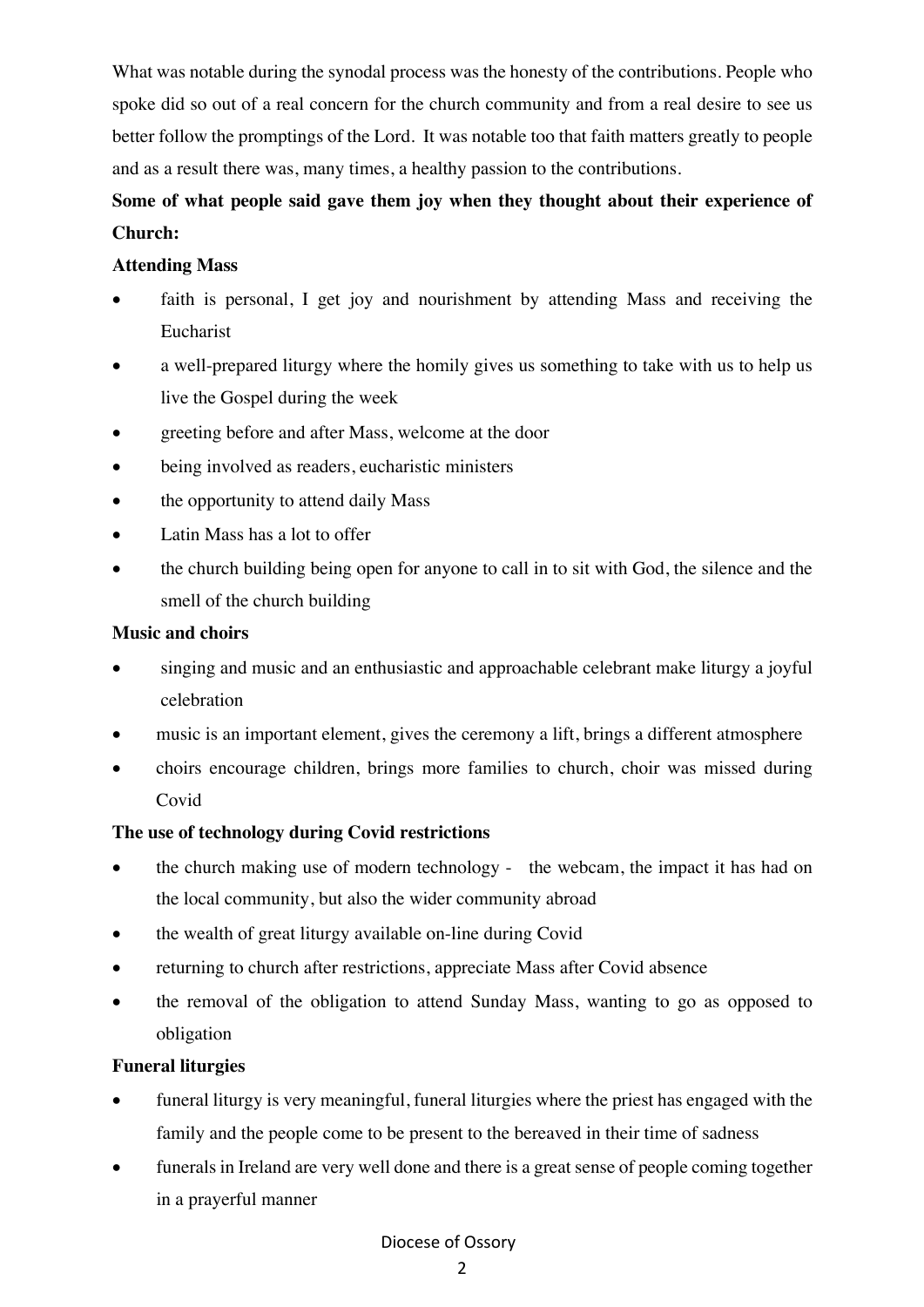# **Community aspect of Church**

- gathering of the community in the church, the sense of community that the Church gives in happy times and sad times
- the celebration of Mass, be it Sunday liturgy, funerals or weddings is the only time the faith community in our parish gathers to be Church.
- the support of a group with the broad belief in goodness
- friends that are made through attendance at church
- seeing other people's faith brings great joy
- the great goodness shown in parishes, especially in time of tragedy
- sense of community and a sense of belonging, all ages, everyone is the same in Church
- the importance of the priests in the community visibility of the priest in the communitypriest involving himself in the life of the community outside of the church, attending hurling matches, parish events etc.
- $\bullet$  seeing lay people empowered by the Church to use their gifts, co-responsibility laity and clergy working together
- the welcome given by the parish to new communities, e.g. Indian community
- care of the sick in nursing homes and people who are housebound
- annual parish-based events, e.g. barbeque, involving young people
- new religion programmes teach about other religions; schools now have many people with different religious beliefs, good to have an understanding of their religions
- faith development groups, prayer meetings, daily reminder of the Angelus, adoration in the Friary, *lectio divina* in the Black Abbey, Life in the Spirit seminars, Knock Shrine
- laity involved in Synod
- Church's contribution to people on the margins, e.g. St Vincent de Paul, charitable ministries

# **Special occasions**

- Christmas, Easter special ceremonies bring joy, great symbols in those events
- "event" Masses, e.g. cemetery Masses or outdoor celebration of Mass, support for family occasions
- part of the community decorating and looking after the church building
- Communion service when the priest is not available

#### **Sacraments**

 $sacraments - a lifelong source of nonreisment$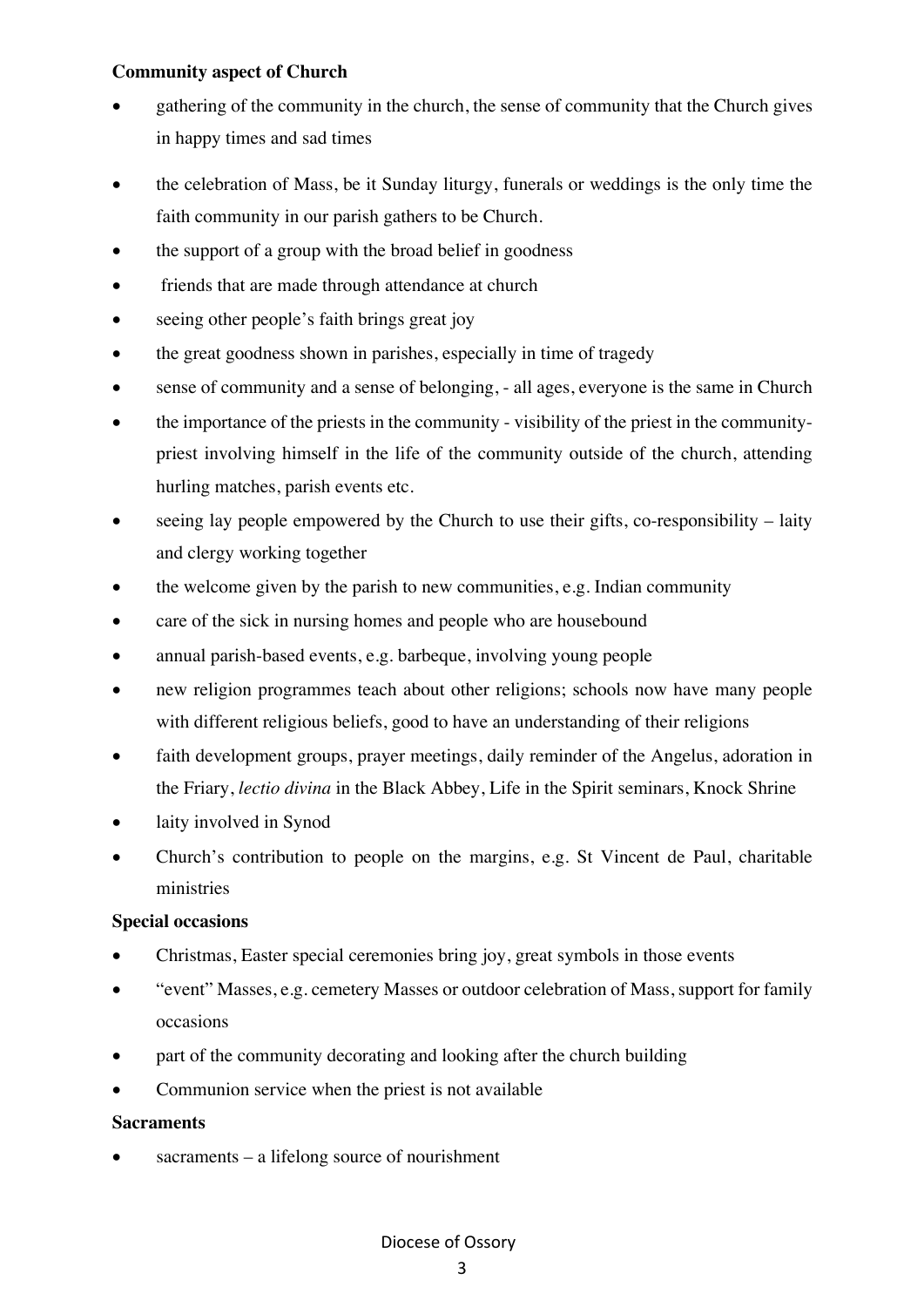- the sacraments, happy events especially for children, promoting and supporting the faith of the next generation
- sacraments bring joy, even a funeral can bring joy if it's a celebration of life
- family Mass groups allow young people to be involved; children's presence brings joy
- the welcome given to people when they come to church to receive the sacraments
- schools do great work for sacraments and should be commended First Communion and Confirmation preparation programmes

# **Lay involvement**

- Pastoral Areas, working with neighbouring parishes more inclusive
- active parish pastoral council, establish parish pastoral councils and bring them further
- ministries for lay people, develop them
- I see tonight as the beginning of a process that must become part of our lives, a total reorganisation of the Church at local level, this discussion needs to continue
- lay people involved in the Synod
- seeing lay people being acknowledged for the work they do behind the scenes in church
- various church agencies helping the poor and homeless, parishes helping Ukranian refugees - gives hope that the human family looks after each other

#### **Priests**

- having a good priest that people trust and support, the local parish priest
- role and presence of the priest at times of bereavement, priests are very comforting at times of bereavement
- priests with good short, sermons
- when the priest involves himself in the community outside of the church
- dedication of the priest to vocation, priest empowers people and promotes Church

# **Young people**

- the wonderful Youth 2000 movement
- young people have faith despite their absence from church
- young people involved in ministries and helping in church gives joy
- feeling that children are safe due to good safeguarding procedures

# **Guidelines to live by**

- the guidelines to live by given to us by the Church's core values
- tradition is something to be proud of
- the cycle of the year in the Church it has a rhythm that fits with the cycle of life, routine of milestones in the year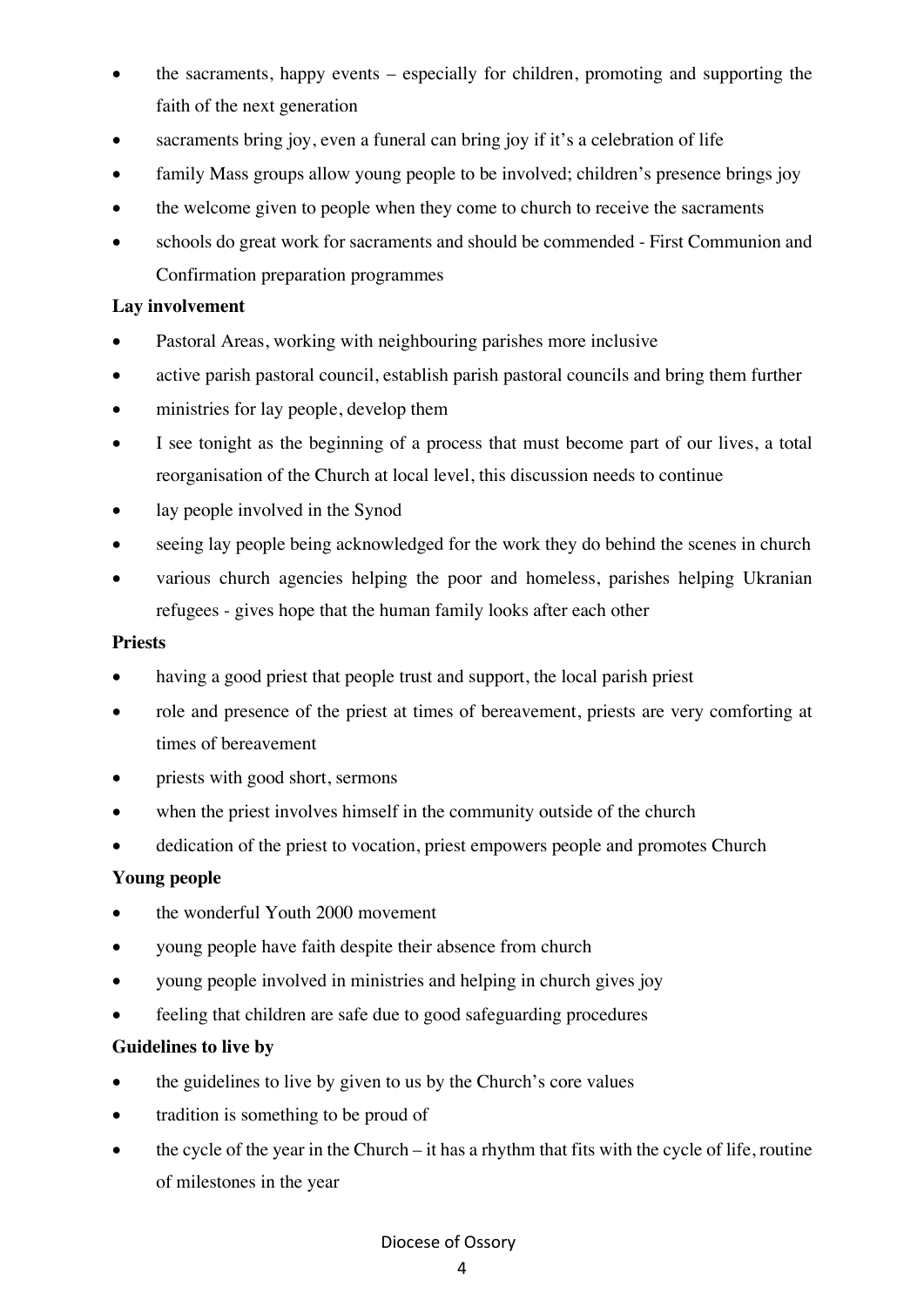# **Pope Francis**

- Pope Francis is a great leader, has brought joy to the Church, interested in environmental issues, open to change, reaches out to everyone, a brave man
- Pope Francis has brought joy back into the world through his papacy

# **Some of what people said disappoints them when they think about their experience of Church:**

# **Mass and sacraments**

- small number attending church, a lot of children at church but no teenagers
- live-streamed Masses reducing physical attendance, miss Sunday Mass in parish church
- failure to use technology
- inability to receive under both species, no opportunities to renew faith missions, novenas etc., lack of altar servers,
- lack of reverence, respect, solemnity and silence in the church
- full church for First Communions, Confirmations, disappointing when children don't turn up in church afterwards
- parents not attending church, not bringing children, nothing to entice young people to come to church after these sacraments
- parish is vital; unfair that the priest is going to a number of parishes, priest having to rush off the altar to reach another parish is not showing reverence to the Eucharist, just rushing around fulfilling a job
- people not getting married in church, miss Confession
- number of Masses quality y quantity

# **Involvement of lay people in Church**

- the structures that would evoke meaningful dialogue at parish level are absent, no mechanism exists at parish level which would enable parishioners to shape the lives of their parish in a meaningful way
- no involvement of laity in the running of the parish, no shared responsibility with priest in decision-making affecting parish life
- no mechanism in place to ensure that policies adopted at diocesan level are implemented by the parish
- I am very saddened by the few opportunities lay men and women are being afforded to partake more fully in the life of the Church
- I am saddened by the fact that some parishes have Pastoral Councils in name only
- still a disconnect between priest and community, lay people appear to be a threat to some of the clergy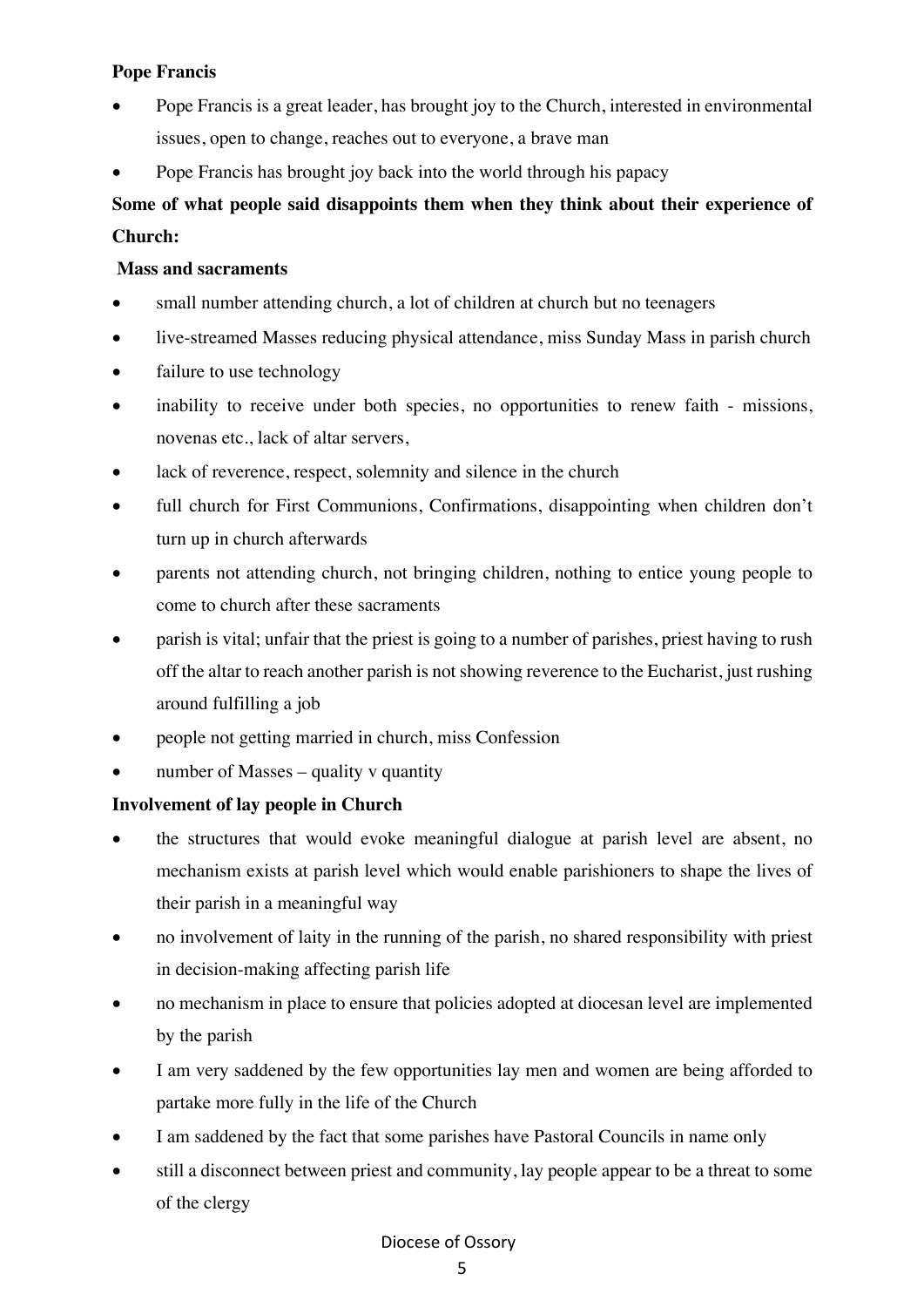- a lack of meaningful consultation with parishioners, laity's voice not sought until now, previous listening sessions have not led to change, consultation that didn't lead to action
- pre-Vatican Two attitude alive and well keep things as they always have been, it's sixty years since Vatican Two and the Spirit is still being blocked
- Pastoral Areas not being embraced
- Pope Francis bringing in changes but a lot of opposition to change is a disappointment –
- the trappings, the pomp and ceremony around Church disappoint

# **Priests**

- lack of appreciation for priests
- declining vocations and number of priests, no appetite for the help of foreign priests, lack of future thinking re shortage of priests, heavy workload for priests going forward
- our limited and confined understanding of the priesthood
- we have spent years praying for "vocations" without realising that everyone present has a vocation -this has always frustrated me
- sermons not relevant to today's ethical challenges,
- clericalism, attitude of some clergy
- silenced priests

# **Young people**

- the Church has very little relevance for young people, youth is indifferent to Church, lack of young people in church saddens
- young people only attend church for baptisms, weddings and special occasions
- lack of youth ministry
- disappointment when young people don't get encouraged
- young people not exposed to catechism

# **Knowledge of faith**

- lack of understanding of faith, lack of education in the basics of the faith, lack of understanding of the Mass
- people don't know the Commandments, ten Commandments very important guidelines given out of love to help us
- sad because people haven't really known that God loves them
- Church in Ireland today is a poor reflection of what Church should be, as a Church we have no sense of purpose, there is no desire for mission, no reaching out to the lost or those who have walked away
- environmental issues are not tapped into in a faith setting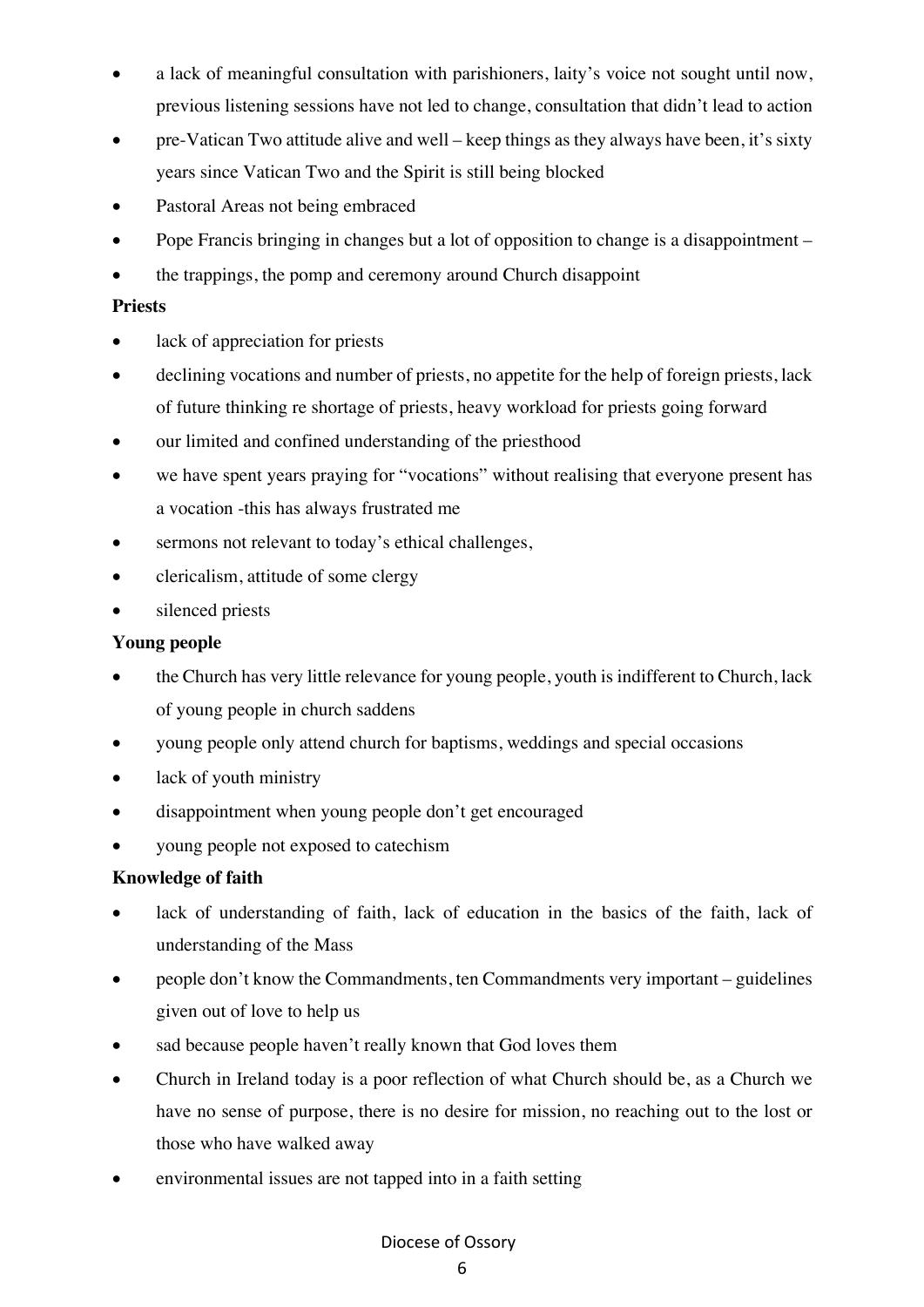# **Church teaching**

- a failure to tackle the need for change, failure at all levels to deal with today's challenges
- the Church should defend the position of our faith on issues such as abortion, gay marriage and euthanasia
- Church should not be afraid to criticise politicians
- Church should talk about sin and hell, about the sacrament of Confession
- Confession general absolution?
- Church should get stricter on parents who want their children to receive First Communion but don't practise themselves
- some priests are ready to forget about the Word of God, preferring to present themselves as nice, open people, modernism and going with the spirit of the age doesn't work -come back to the basics of acknowledging our sinfulness, repenting and embarking on the narrow road that leads to salvation
- the post-modern Vatican Two Church is quickly descending into a Church that no longer stands for anything

# **Mandatory celibacy for priests**

- is it right to expect the priesthood to be confined to men and that they not be allowed to marry?
- disappointing that priests cannot marry, priests should be allowed to marry
- married men as priests, allow priests to marry
- let go of celibacy why can't we have married priests? look at men who left the priesthood
- end mandatory celibacy for priests, let go of compulsory celibacy for priests
- celibate-only priesthood disappointing

# **Role of women**

- total frustration at the explicit gender discrimination women and men are equal and should be treated as such
- position of women in the Church, women not equal in the Church, women not welcomed as are men, women are downtrodden in the Church
- lack of involvement of women, lack of female participation at all levels, lack of female decision makers
- patriarchy male focussed Church
- hurt done to women and babies and lack of responsibility for same
- comments re family decisions from Rome cause alienation from Church
- women priests not considered, male-only priesthood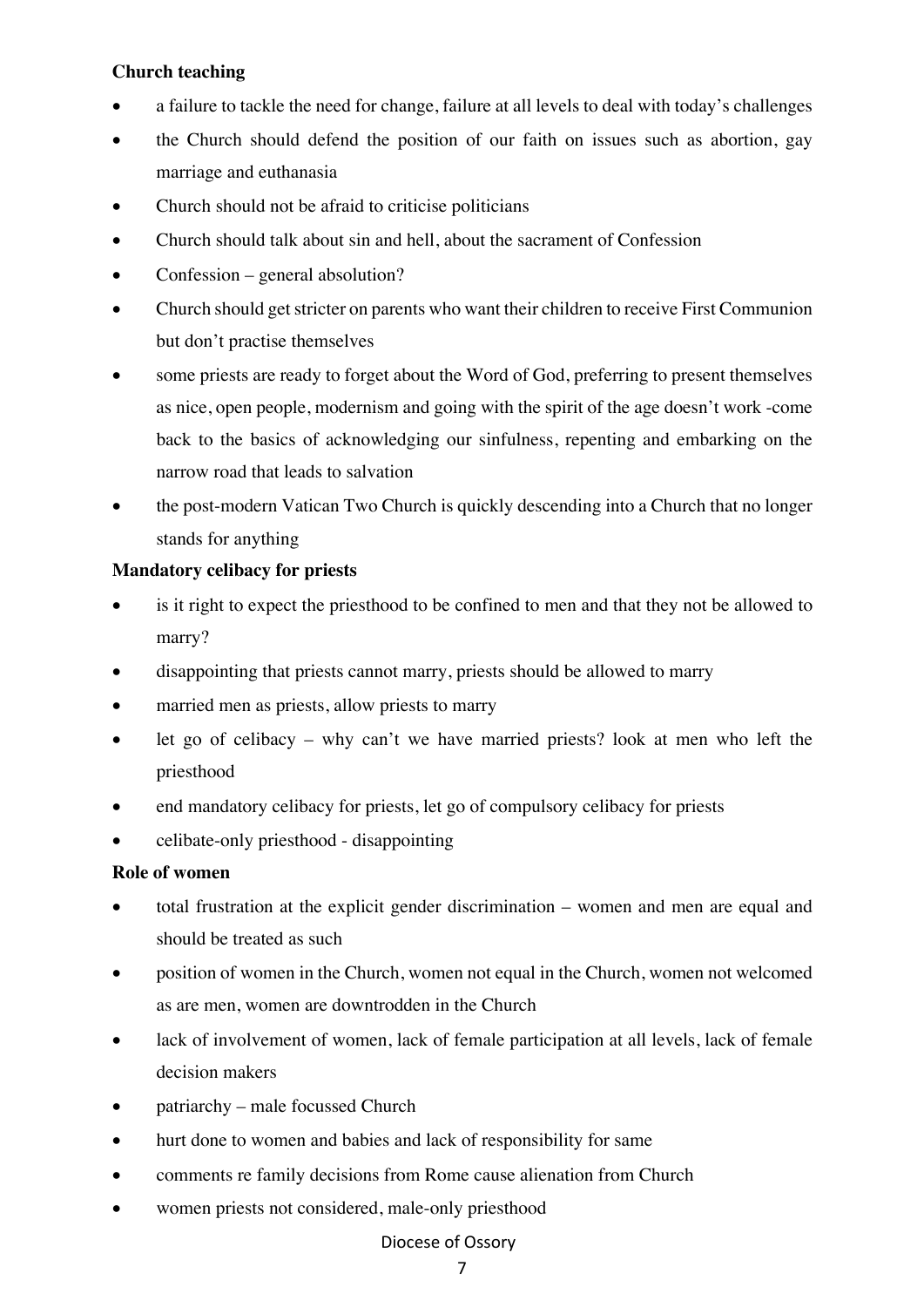- disappointed by opposition to women priests
- a bigger effort needed to promote the ordination of women and include women in roles of responsibility and equal standing

# **Clerical abuse**

- Church was too slow to apologise for clerical abuse of children
- child sexual abuse, and how the Church managed it, has caused massive damage; their response hasn't helped those who are angry, lack of honesty on behalf of the Church for abuse victims
- sex abuse image of Church more important than children; bishops ignored it and people lost trust in Church
- because of the various Church-related scandals people don't want to be associated with Church and it's having a knock-on effect
- we can't get away from the cover-ups in Ireland

# **Gender issues**

- gay people gender issues, people may not feel welcome if in minority groups
- as a mother of a gay child I feel he is excluded now from our Church

# **Communication**

- the invitation to be part of this Synod was not properly prepared for or publicised, no awareness of this Synod
- negativity towards Church in the media
- poor communication at parish level, at diocesan and national level
- Covid lack of contact with parish
- in spite of having webcams in parishes it is still difficult to communicate, especially with young people, Church is not reaching out to many in the community, those who get left behind – it's hard to get back into church – divorced people feel excluded
- sports fixtures conflicting with Mass times

# **Schools**

- level of religion in some secondary schools disappointing, second level schools no spiritual formation
- primary school religious curriculum leaves a lot to be desired
- suggestion to take religion out of schools is a major disappointment

# **Response from Primary Schools Online**

**What I like best about my parish or faith community?**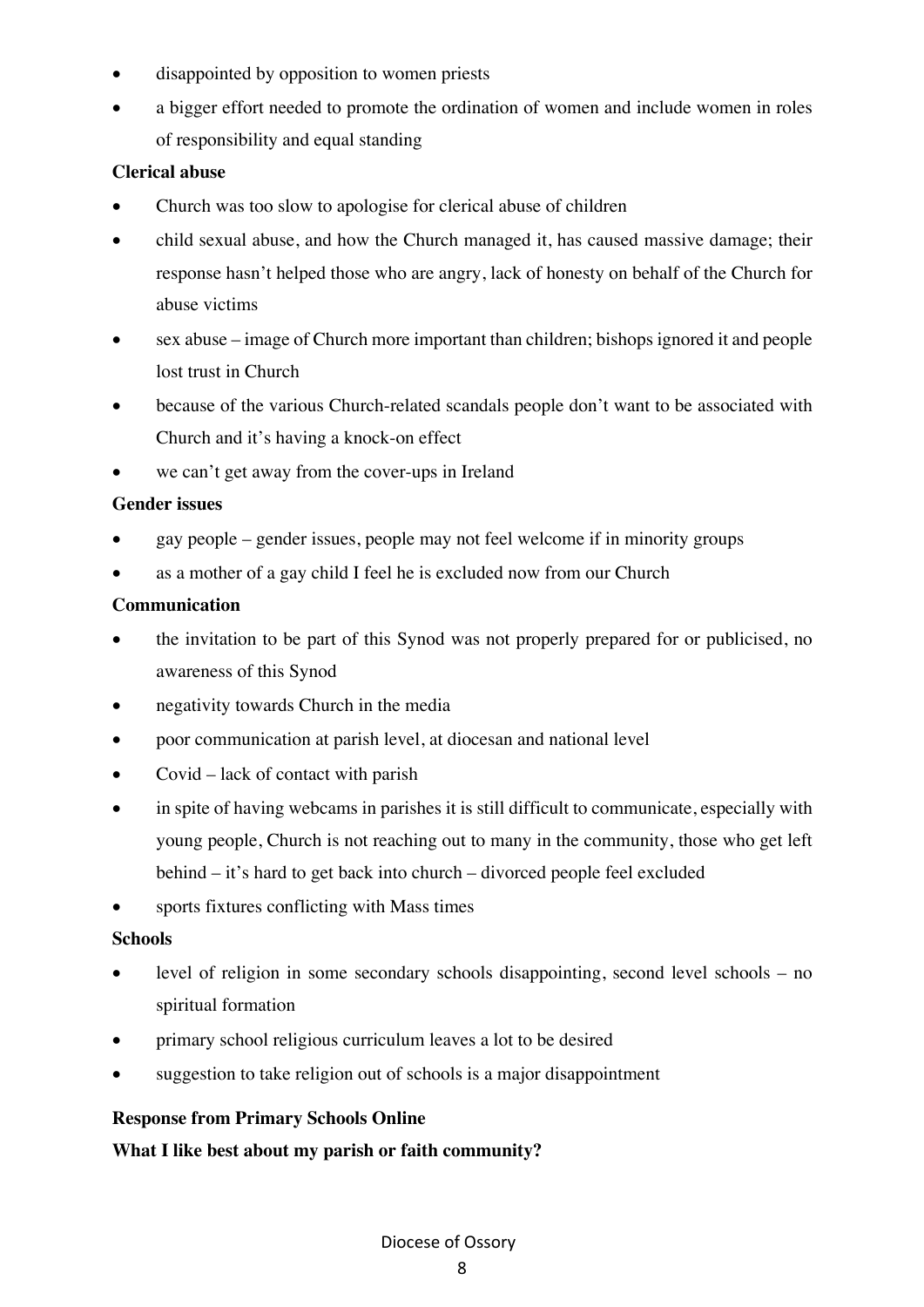Going to mass , meeting friends and family, the choir. The kindness of people, everyone helps one another. The church is clean, quiet, welcoming and holy. The priest is nice and the flowers are gorgeous. I learn about Jesus and God

# **Involvement in parish/becoming more involved**

- I go to mass every Sunday. Singing at mass
- I made my communion and confirmation
- I am not very involved but I try to go to mass when I can
- I Play a lot of sports in the parish
- We help with tidy towns. I help my mother with the flowers
- I should go to mass more, be a helper a reader or a server. I could go to mass more on Holy days and pray more for the people who have died in my family
- I could be more involved by using the webcam from home, pray more with my family
- I should pray more and try more to be like Jesus every day

# **How could the parish be better?**

- Involve children more in the mass .Have a child friendly mass, special readings for the children to read, bring up the gifts. Make the church a little more comfy and child friendly. Have a children's choir
- More involvement/accommodation for people with special educational needs and intellectual disabilities
- More women jobs. Make ladies able to be priests. Female priest
- Light candles for free.
- The church could be warmer, it is very cold. We need more heating

# **Does everyone feel welcome in your parish?**

• Yes, everyone feels welcome because it is a caring parish, our chaplain is very good and understanding. Yes, because everyone joins hurling. Yes, some families are inviting Ukrainian families into their homes. Everyone who is Catholic is welcome

# **Additional comments**

- We are happy you are asking our opinion as it is important to us
- We would like for girls to be allowed to become priests
- Me and my family don't go to church
- I like my parish and I'm glad to be in the parish I am in

# **Conclusions**

As we draw together this synthesis of this first part of the synodal journey in Ossory we do so conscious of the effort undertaken to gather as many, and as varied voices, as possible. The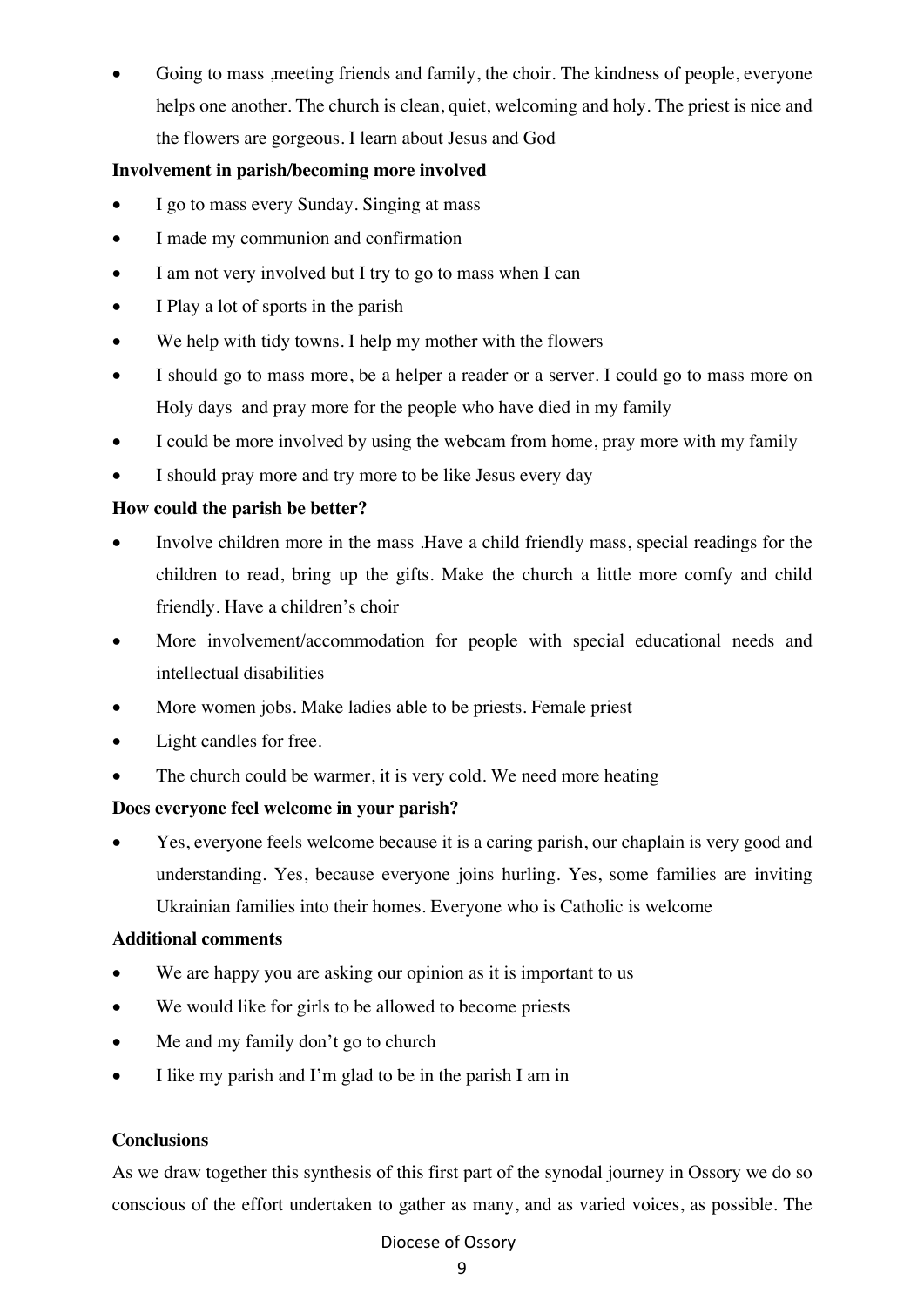main synodal group made a concerted effort to achieve this through careful planning. It is notable that we spoke to people from many/nearly all sectors of the Diocese including, but certainly not limited to, the urban and rural, those in work and those not, those who are married and those who are single, those with college education and those with none; those who practice faith regularly and those who do not; the young and not so young, those who are heterosexual and those who are LGBTQI, we note, too, that national conversations allowed engagement with certain groups such as, but again not limited to, those in our third level colleges, those who are survivors and victims of abuse - we welcome that they were also invited to be part of our local synodal journey through their comments in our recent external audit of safeguarding practices in our Diocese.

The synodal group do, however, lament that some voices could be better heard or represented, again included here but not limited to, young families/parents were noticeably light in engaging with the process, as were those in our second level schools, the travelling community, the LGBTQI communities, those who struggle with belief and other groups. The synodal group did invite responses from the children in our primary schools and, through the schools, their families but we stand now, at this point in the journey, with a sense that more can be, and needs to be, done in these spaces. We note, then with sadness, that some voices are still largely missing from this synthesis - not from want of our trying to reach out but simply we recognise, at this point in our synodal journey, that more needs to be done to encourage people to take part in future phases of our synodal journey.

It is notable that our Church community contains, in a very real way, those who are at opposite poles - those who feel we are not Catholic enough, in the sense of holding to traditional teachings, live alongside those who feel we would be more Catholic in embracing more modern approaches. These many disparate opinions/groups must all co-exist in our Church; as neither can have complete satisfaction without the dissatisfaction of the other. We experienced real evidence of these positions - as Pope Francis terms them contrapositions.

It is notable too, at this stage of our synodal journey, that some of what is contained in this first phase of this synthesis is actionable locally or even nationally - such as, merely by way of an example, better liturgies, reduced number of Mass, better quality preaching, greater involvement of women in local decision making roles, whereas others are more suitable to reflection/action by the Episcopal Conference or wider universal Church community. A continued implementation of the Diocesan Pastoral Plan will help begin to realise some of what is desired in these pages. This, in Ossory, must now be the work of the Council of Priests, the Pastoral Areas of our Parishes, the Diocesan Pastoral Council and each of us as members of our Church. We earnestly pray that it can happen as we continue this synodal journey.